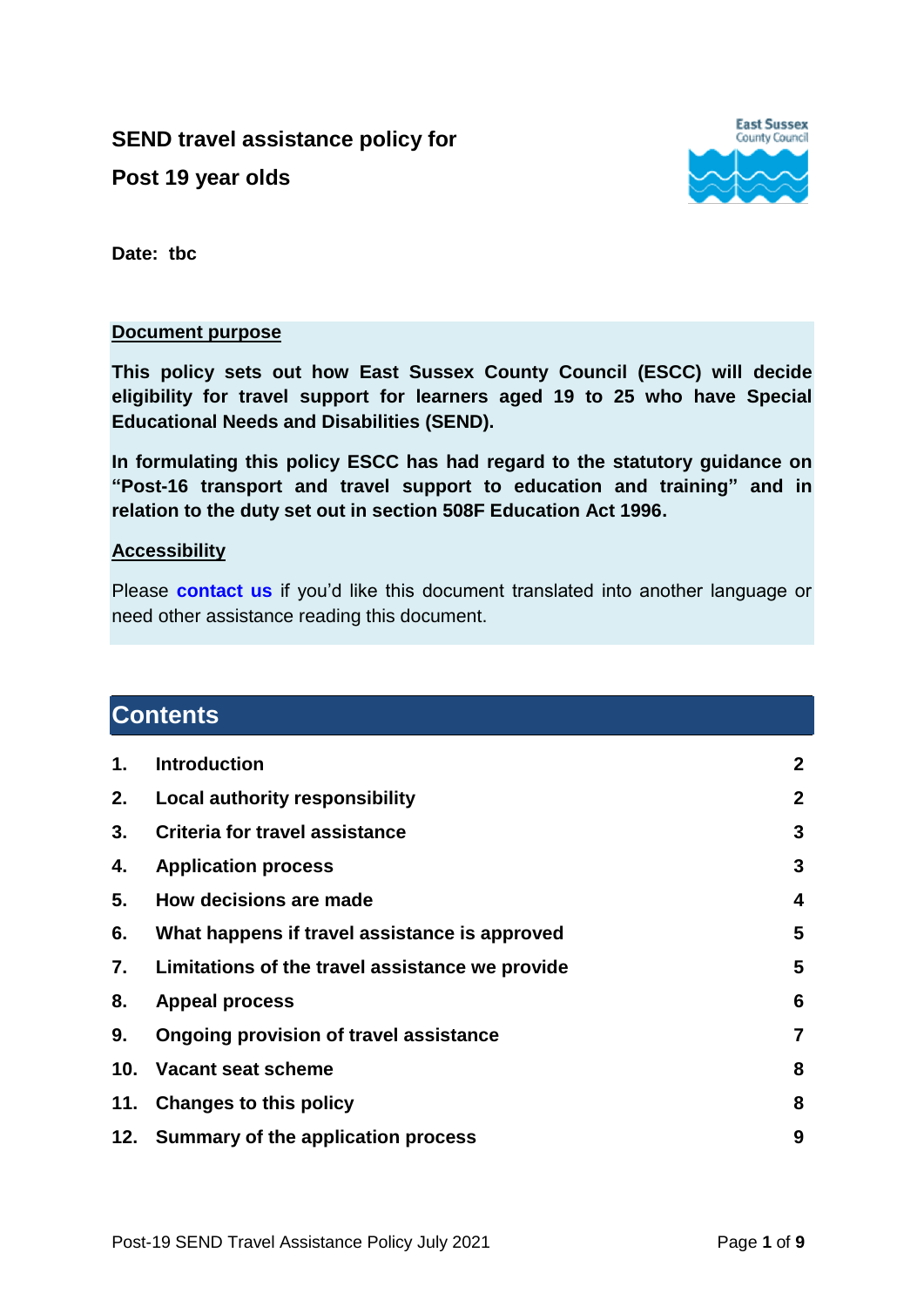# **1. Introduction**

- 1.1. This policy explains ESCC' s statutory responsibility in respect of travel assistance for adult learners. It states how to apply for travel assistance and how eligibility is determined and assessed.
- 1.2. Adult learners are those aged 19 and over who started their programme of learning after their 19<sup>th</sup> birthday and for whom an Education, Health and Care Plan is maintained.

# **2. Local authority responsibility**

- 2.1. Statutory guidance states that if someone asks a council for transport assistance for a young adult over 19 years old it must assess their situation and decide whether to provide transport or financial support reasonably, taking into account all relevant matters. Councils are expected to target support at those who need it most. ESCC is committed to providing travel assistance to post 19 learners with SEND, when their SEND and circumstances mean that they could not otherwise access their placement.
- 2.2. The law concerning education transport is set out in the Education Act 1996 as amended ("the Act"). The Act divides children and young people into three groups: children of compulsory school age; young people of sixth form age; and adult learners. For adult learners, councils must 'make arrangements they consider necessary to facilitate their attendance'. Statutory Guidance 'Post-16 transport and travel support to education and training' (January 2019) notes that the overall intention of the adult transport duty is to ensure that 'those with the most severe disabilities with no other means of transportation can undertake further education and training after their 19<sup>th</sup> birthday to help them move towards more independent living.'
- 2.3. Section 508F of the Act requires local authorities to make transport arrangements they consider "necessary" to facilitate the attendance of relevant young adults (defined as adults for whom an Education Health and Care Plan ("EHCP") is maintained) at institutions where the local authority has secured the provision of education for the adult learner concerned. When a council finds it is 'necessary' to provide transport for the young adult under section 508F, then the transport must be provided and be free of charge (the Act, section 508F(4)).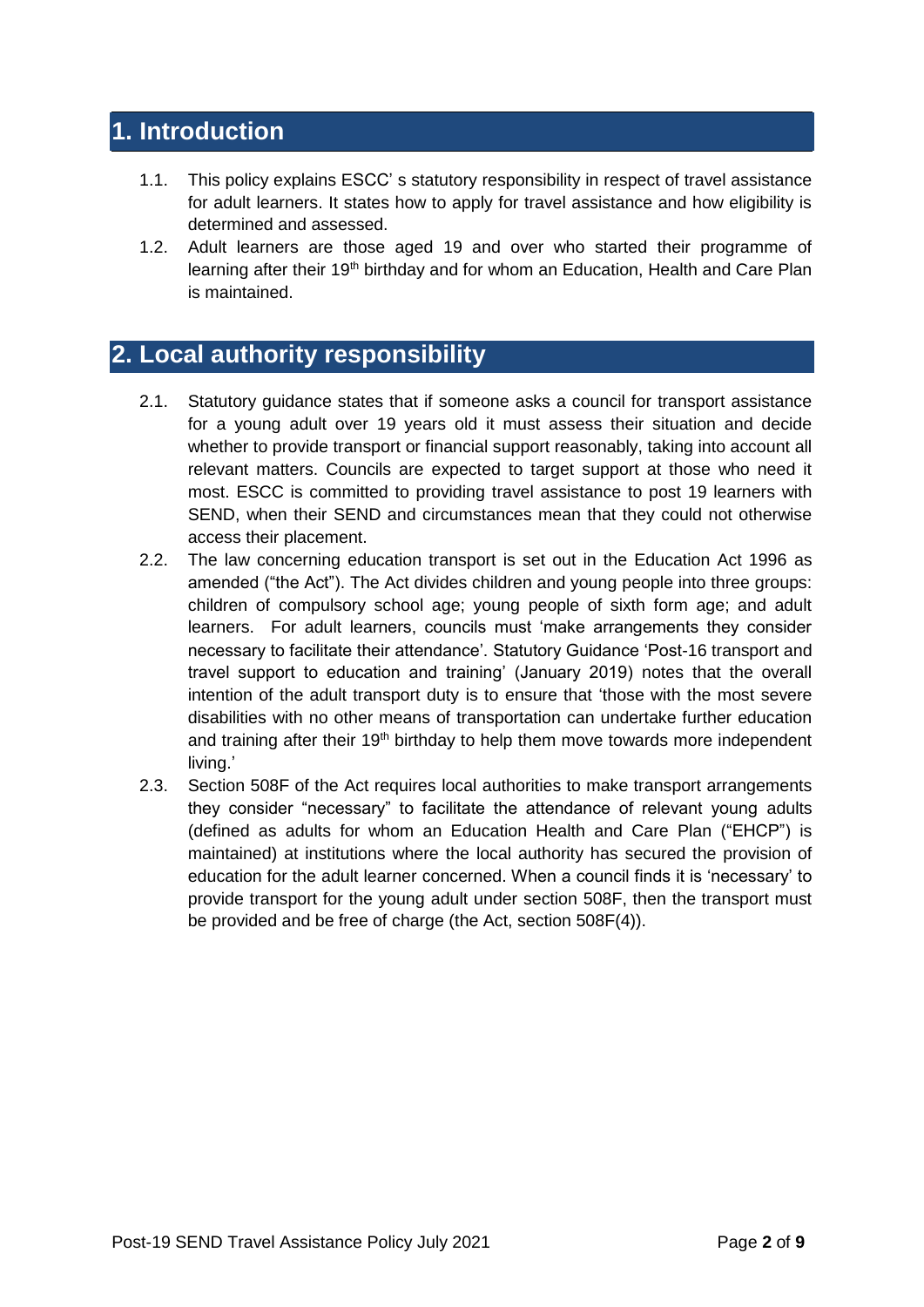## <span id="page-2-0"></span>**3. Criteria for travel assistance**

- 3.1. The following gateway criteria must be met for an application for travel assistance to be considered.
	- The adult learner lives in East Sussex.
	- The adult learner has a current EHCP.
	- The adult learner will be attending the equivalent of a full-time education course (540 hours or more per year).
	- The placement is the nearest suitable college to their home address and named in the learner's EHCP.
	- The adult learner is unable to travel to the placement independently.
- <span id="page-2-1"></span>3.2. If these gateway criteria are met, ESCC will then consider the circumstances of the adult learner including any support their parent/carer and their broader network are able to provide, to assess whether it is necessary to provide transport for the adult learner.

### **4. Application process**

- 4.1. The quickest and most secure way to make an application is online using the application form found in the following section of ESCC's website: [www.eastsussex.gov.uk/SENDtravel.](http://www.eastsussex.gov.uk/SENDtravel) On submission of an online application form, you will get an automated email acknowledgement. Alternatively, we can send you a paper copy of the form on request. Support with completing the application form can be provided by your assigned key worker or APO
- 4.2. A new application is required for everyone requesting post-19 travel assistance whether the adult learner is remaining in the same college or moving to a new place of learning. In addition, a new application is needed for each new course or placement or when the adult learner moves home address.
- 4.3. Applications will be considered to determine if the gateway criteria as set out in section 3 are met. More information may be sought to help with the decision. Information on how the decision is made can be found in the next section. It can take some time to reach a decision depending on the timing of the application and whether further information needs to be requested. On average it could take 20 days for a decision to be communicated to the applicant.
- 4.4. The application needs to make clear whether the learner is living independently from their family and what support that family is able to offer in respect of travel to college. If the learner is living with family, the officer will use this information to decide if it is necessary to provide travel assistance.
- 4.5. Reimbursements for travel costs incurred before an application is approved will not be made.
- 4.6. If you disagree with the decision, you can lodge an appeal. Further information on how to appeal can be found in section 8.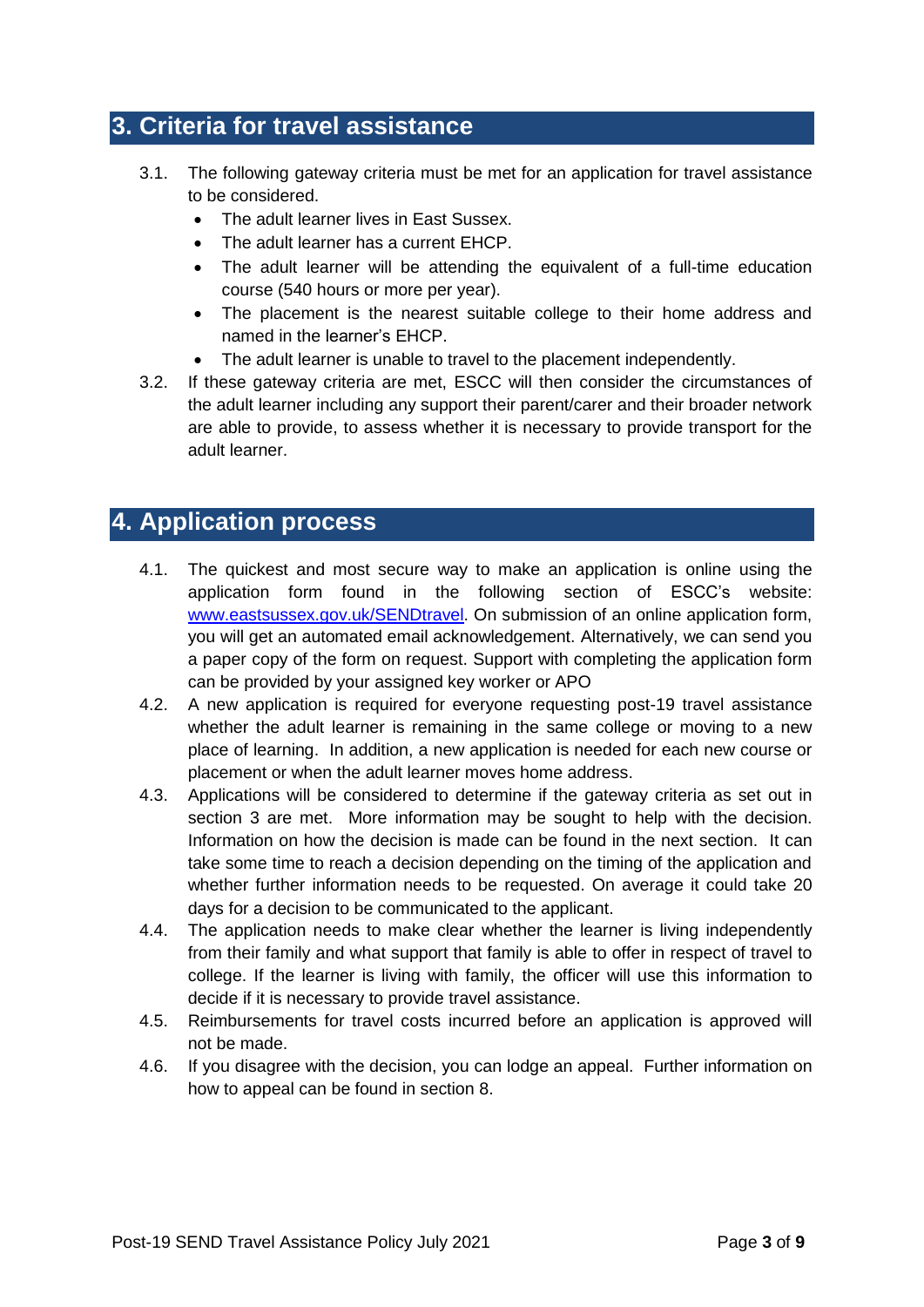### <span id="page-3-0"></span>**5. How decisions are made**

- 5.1. All applications will be considered by an officer. They will consider the individual circumstances of each case and will not apply blanket policies or make assumptions about accompaniment. Applications will be assessed based on the evidence provided but the officer may request additional information. The officer will consider whether it is necessary for ESCC to provide travel assistance in each case.
- 5.2. The officer will use the information provided in the application, a financial statement provided as part of the application and any other email correspondence with ESCC in relation to the provision of transport as well as verbal information provided during phone calls.
- 5.3. In considering the eligibility of the adult learner to receive an offer and what offer should be made, the officer will consider the following and/or any other relevant factors:
	- Nature of the journey for the adult learner for example, the distance, likely journey time, and complexity of the journey by road, public transport or on foot; whether the journey could be reasonably made if the adult learner is accompanied.
	- Parent/carer/broader network ability to provide transport support, e.g. accompanying the learner on some journeys; transporting the learner on certain days.
	- Available suitable vehicle for example, whether the adult learner has a vehicle for their use, which may include a Motability vehicle.
	- The adult learner's needs relating to travel for example, whether the adult learner has complex needs, and/or requires a second person on transport; if independent travel is a realistic goal.
	- Any income available to the young adult that can reasonably be expected to be used to fund transport to and from college. This may include, for example, a college bursary, disability benefits or the mobility component of personal independence payments (PIP).
	- The financial circumstances of the adult learner and potential impact of a declined application. A financial statement will be requested in support of the application to determine reasonable outgoings on essential items.
	- Advice from the college, for example, whether independent travel training is part of the learning programme.
	- Other relevant factors.
- 5.4. The following evidence may be required in addition to an application for travel assistance:
	- Recent evidence from a relevant health and/or educational professional regarding the SEND of the adult learner and how this impacts on the need for travel assistance, their ability to walk or travel on public transport, accompanied or otherwise.
	- A copy of the care and support plan (if applicable).
	- Where the parent/carer is stated as being the primary carer/advocate for the adult learner, further evidence may be required regarding the support with transport they are able to provide (if any).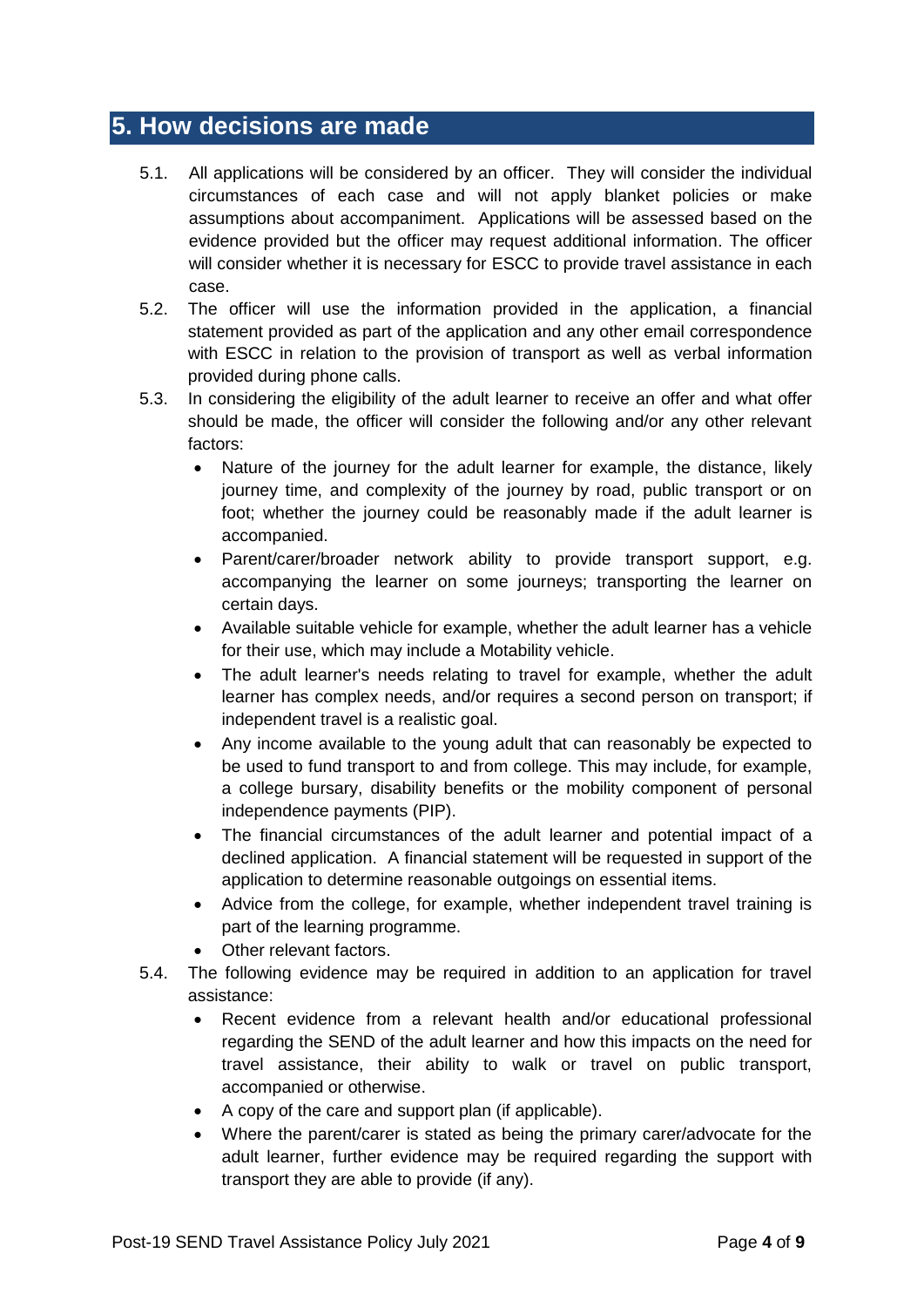# <span id="page-4-0"></span>**6. What happens if travel assistance is approved**

- 6.1. Consideration will be given to the most suitable travel assistance for the adult learner. This will be one of the following:
	- Personal travel budget
	- Independent travel training
	- Minibus or taxi.
- 6.2. Personal travel budget (PTB): An adult learner, parent or carer may be offered a PTB to provide financial assistance to organise transport to college. The amount is based on the distance of a return journey from home to the nearest suitable college and is paid in monthly instalments.
- 6.3. Independent travel training (ITT): ITT is the process by which a person learns to make a journey between two places on their own and in safety – in this case the journey between home and college. The training provides extra help or support to make journeys alone using public transport (and walking or cycling as necessary) when the adult learner has reached an appropriate age or stage of development. Adult learners will be considered for an assessment for their suitability for ITT. Where learners are assessed as being suitable for ITT and the learner and/or their family/carer do not positively engage with ITT, an offer of travel assistance may be withdrawn. At the end of the ITT, the student will be assessed on their ability to travel independently. When the student has been assessed to have completed the ITT, and therefore able to travel independently, the travel assistance will be ceased.
- 6.4. Minibus or taxi: Where ESCC will be providing the transport, the adult learner will be risk assessed for the provision of safe and suitable transport arrangements.

#### **7. Limitations of the travel assistance we provide**

- 7.1. Adult learners will usually only be transported at published college start and finish times, and they may be expected to enable sharing with other adult learners through early arrival or delayed collection if safe to do so; or adult learners may need to arrive earlier or leave later than their taught hours in college.
- 7.2. An offer of travel assistance may be part-week or involve a pick-up or drop-off point, i.e. not door to door. This will, however, be assessed on a case-by-case basis, depending on the adult learner's needs.
- 7.3. Travel assistance is not provided to work experience or dual placements, medical appointments, or other off-site visits. Responsibility for these remains with the adult learner/parent/carer or school/college as appropriate.
- 7.4. Travel assistance to respite is also discretionary and can be requested. ESCC will separately consider requests for transport to respite under the same discretionary criteria, on term time days only. A charge may be made for transport to respite if approved.
- 7.5. If the adult learner attends a residential school and qualifies for travel assistance, this will only be provided at the start and end of each half-term or each week depending on the boarding arrangements. This will be made clear when the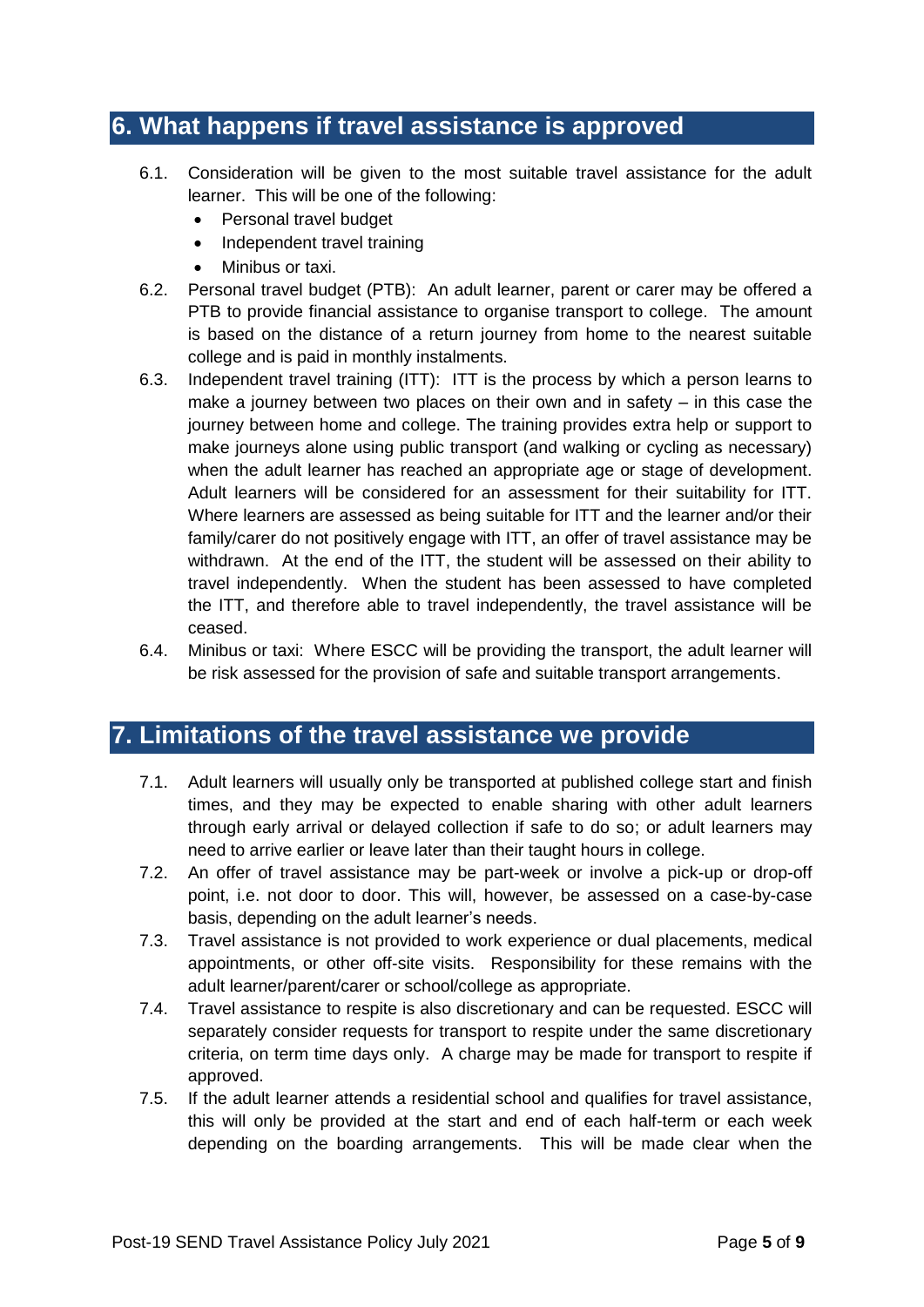application is approved. We do not provide transport at other times or for parent/carer visits for meetings.

#### **8. Appeal process**

- 8.1. Everyone has the right to appeal if they disagree with the initial decision. ESCC operates a two-stage appeal process for post-19 SEND transport cases.
- 8.2. Stage 1 appeal:
	- A stage 1 appeal form needs to be completed to make an appeal.
	- All stage 1 appeals will be considered by the ISEND Travel Panel ("the Travel Panel") which consists of senior officers from across ESCC. The members of the Travel Panel will consider the appeal form; any information provided in support of the appeal; the application form; supporting information provided with the application; and any other correspondence used by the officer to reach a decision.
	- The stage 1 appeal will consider the financial circumstances of the young adult and potential impact of a declined application if relevant. The applicant will need to provide financial information on the appeal form if they want their financial circumstances to be considered, and if this detail has not already been provided in support of the application.
	- In addition to completing a stage 1 appeal form it is possible to telephone one of our officers who will record your comments in writing and will pass this onto the panel members for their consideration.
	- We shall aim to provide you with a decision from your stage 1 appeal within 20 working days of receipt of the application. You will receive an email with the detailed reasoning for the decision. We will also inform you how to escalate your appeal to the next stage if you disagree with the outcome.
- 8.3. Stage 2 appeal:
	- A stage 2 appeal form needs to be completed to make a Stage 2 appeal.
	- All stage 2 appeals will be considered by The Discretionary Transport Appeal Panel ("the Appeal Panel"). This is made up of three elected County Councillors who are independent of officers and the Stage 1 appeal process. The Appeal Panel will consider the original application and the appeal forms together with any supporting documents or information provided to ESCC in relation to the application or the appeal. The Appeal Panel will also consider all verbal information made by the learner/parent/carer (such as via phone calls) where it is provided before the deadline for the meeting. The Appeal Panel may have questions during a hearing and in that situation, they may ask for the supporting officer to seek clarification by making a telephone call to the learner/parent/carer.
	- The stage 2 appeal will consider the financial circumstances of the young adult and potential impact of a declined application if relevant. If the appeal refers to financial hardship, and the financial information was not provided at an earlier stage, this needs to be completed on the Stage 2 appeal form.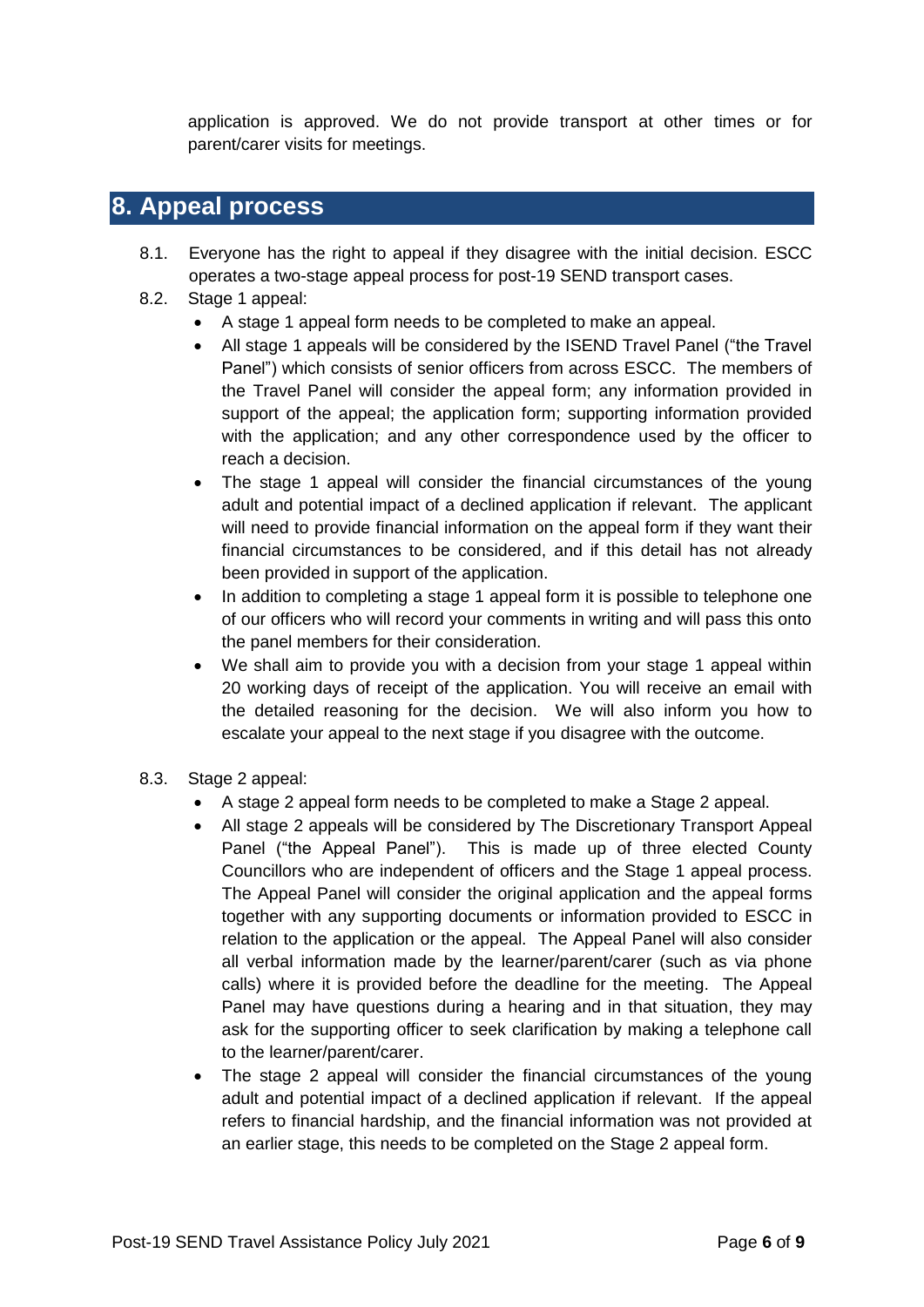- It is not usually possible for learners/parents/carers to attend Appeal Panel meetings in person. It may be possible to provide verbal representations at the meeting in exceptional circumstances where a learner/parent/carer would face significant disadvantage in making their appeal without this. Examples of significant disadvantage could include having a relevant disability such as severe dyslexia or a learning difficulty that makes written communication difficult and where it has not been possible to access support to set out in writing the reason for appeal. It is possible to request to make verbal representations on the Stage 2 appeal form and the request will be considered by the supporting officer. It is expected that the verbal representation will be made via a telephone call or video call for a fixed duration at the start of the Appeal Panel hearing.
- The Appeal Panel will meet within 40 working days of receipt of the application. Within 5 working days of the meeting, you will be informed of their decision by with the detailed reasoning in writing. We will also inform you how to escalate your complaint to the Local Government Ombudsman (LGO) if you consider that there was a failure to comply with the procedural rules or if there were any other irregularities in the way the appeal has been handled.
- 8.4. More information about the appeals process as well as the appeal forms can be found on the school transport appeals webpage: [https://www.eastsussex.gov.uk/educationandlearning/schools/transport/free/schoo](https://www.eastsussex.gov.uk/educationandlearning/schools/transport/free/school-transport-appeals/) [l-transport-appeals/](https://www.eastsussex.gov.uk/educationandlearning/schools/transport/free/school-transport-appeals/)

## <span id="page-6-0"></span>**9. Ongoing provision of travel assistance**

- 9.1. Travel assistance provided will be reviewed annually.
- 9.2. A new application must be made if the adult learner moves to a new home or other circumstances change.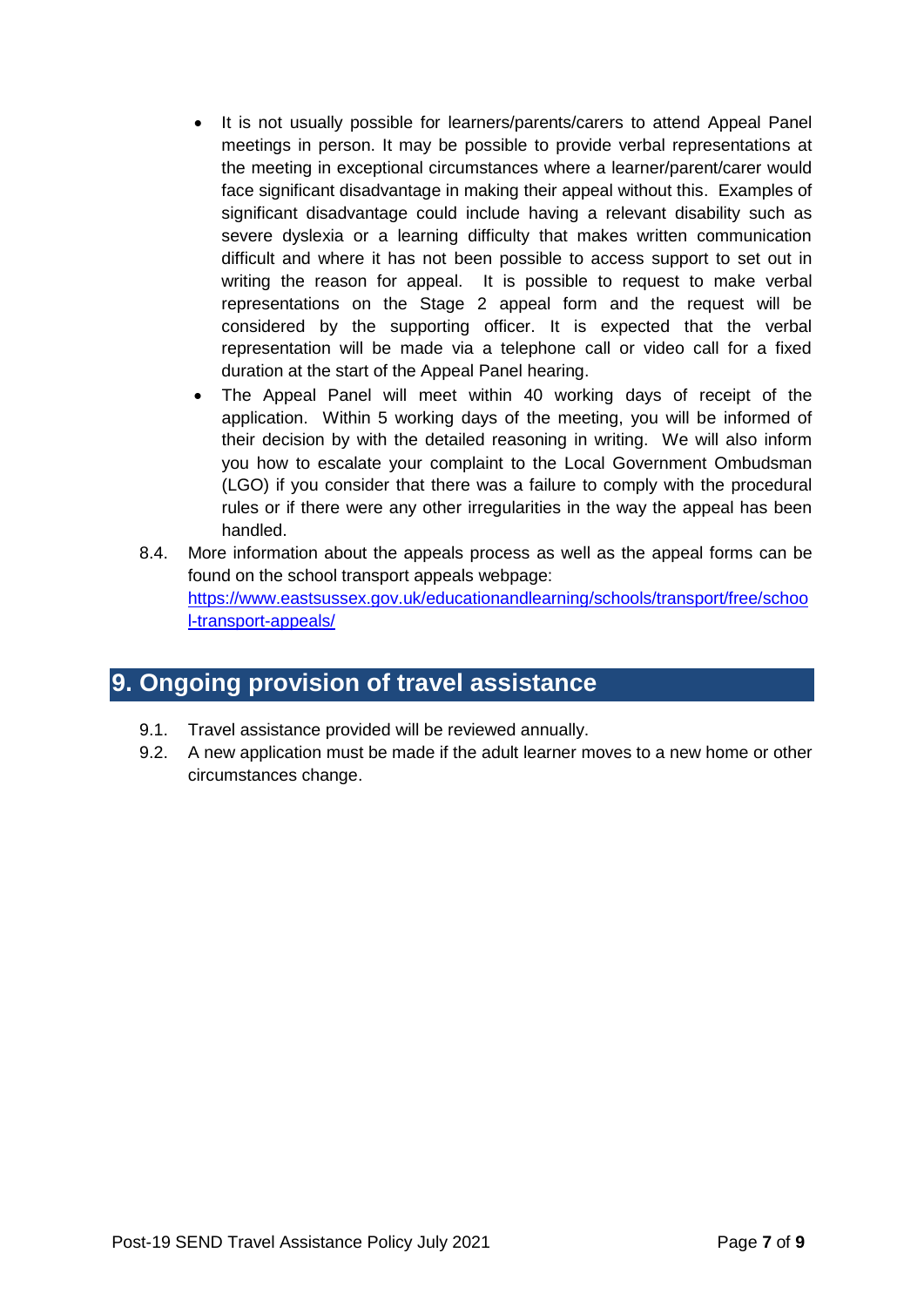### **10. Vacant seat scheme**

- 10.1. Where it is decided that travel assistance will not be provided by ESCC, the adult learner/parent/carer may be able to apply for a vacant seat: This is only possible for some routes to colleges, and we can only give seats on our existing vehicles where there are spaces available. This means we are not able to offer a seat to everyone.
- 10.2. The charge for the 2021/22 school year is £157 per term based on a 6-term year or £942 per year (reviewed annually). It may be necessary for the adult learner to get themselves or be taken to an existing stop. If a change is made to the shared route which means that the cost of the vacant seat increases, this increase may be passed onto the adult learner, or the offer of the vacant seat withdrawn. We will have to withdraw the vacant seat offer if we need the seat for someone else who qualifies for free transport or if we no longer have anyone on the route that qualifies for free transport. ESCC will give as much notice as possible however the minimum notice given will be one week.
- 10.3. Further information is available on our website at: [www.eastsussex.gov.uk/SENDtravel](http://www.eastsussex.gov.uk/SENDtravel)

## <span id="page-7-0"></span>**11. Changes to this policy**

11.1. If ESCC makes any change to this policy which is assessed as likely to have an impact on current and prospective adult learners, the Council will inform the immediately affected adult learners at the earliest opportunity. Such changes may include, but are not limited to, changes required by the impact of further cost saving requirements placed upon ESCC and further limitations on this discretionary support.